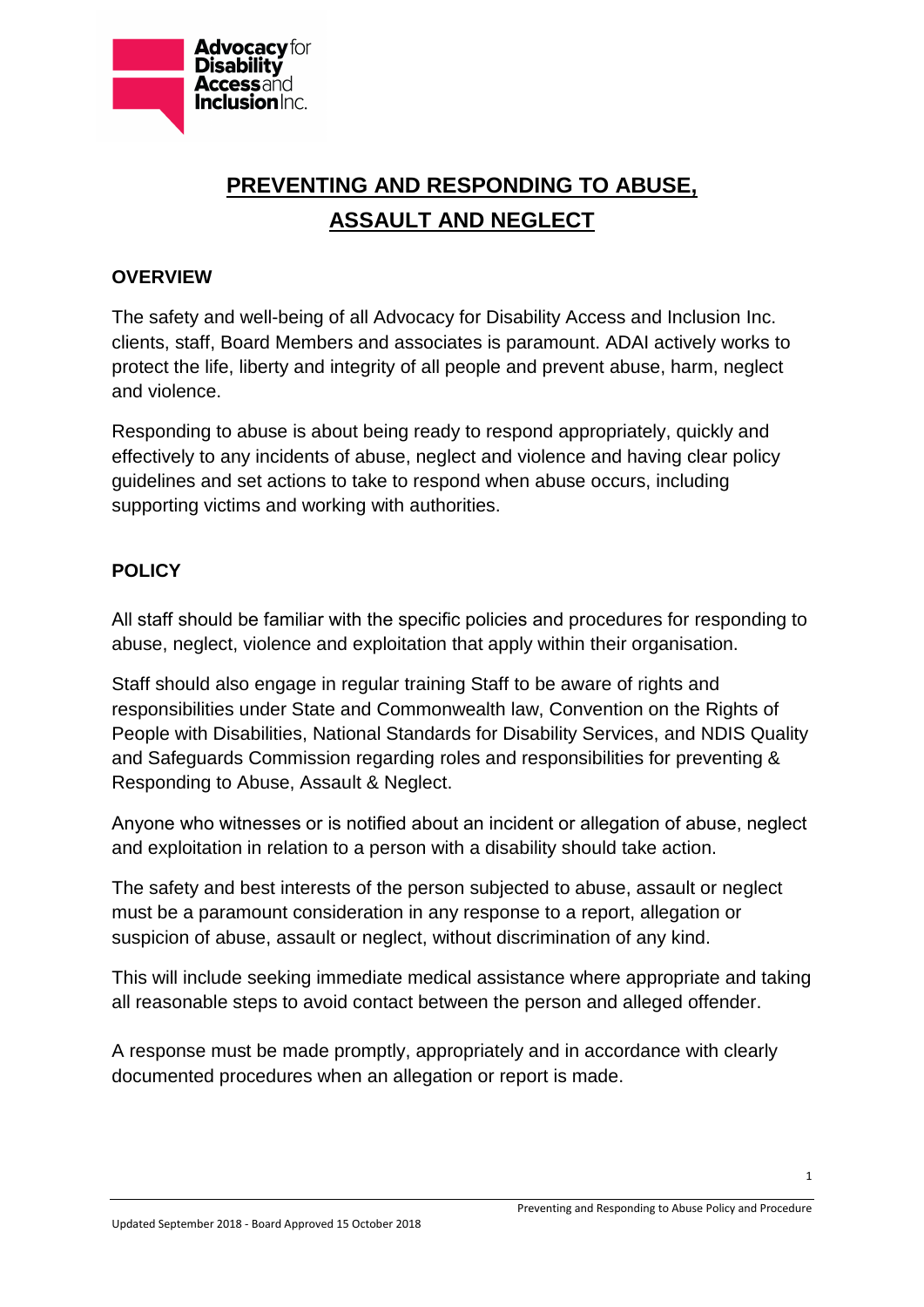

All management, staff and volunteers have a duty of care to report all alleged or suspected instances of abuse, assault and neglect in accordance with the National Standards for Disability Services and mandatory reporting as required under the Disability Services Act and the Children's Protection Act 1993, and in some instances the NDIS Quality and Safeguarding Commission.

Any concerned person, including but not limited to, the person, another member, staff member, volunteer, relative, friend or person from the community is able to make a report or an allegation, without fear of retaliation or retribution.

The Board of Management, Chief Executive Officer, Business Manager and staff of Advocacy for Disability Access and Inclusion Inc. are responsible for ensuring that all reasonable steps are taken by the organisation, staff and volunteers to prevent the abuse, assault or neglect of any individual linked to the service.

## **PROCEDURE**

Staff who directly respond to an incident ADAI will prepare a documented response when an allegation of abuse assault or neglect is made, and report it to the following:

- Stipulate that any report, allegation or suspicion of abuse, assault or neglect will be immediately reported to the police
- Department of Families SA Child Abuse Reporting Line (CARL) <https://my.families.sa.gov.au/IDMProv/landing.html>

or in the case of people with disability

- The Disability Abuse and Neglect Hotline: [https://www.jobaccess.gov.au/people-with-disability/do-you-need-report](https://www.jobaccess.gov.au/people-with-disability/do-you-need-report-abuse-or-neglect-people-with-disability)[abuse-or-neglect-people-with-disability;](https://www.jobaccess.gov.au/people-with-disability/do-you-need-report-abuse-or-neglect-people-with-disability) or
- NDIS Quality and Safeguarding Commission <https://www.ndiscommission.gov.au/>
- Community Services and Health Complaints Commissioner [www.hcscc.sa.gov.au](http://www.hcscc.sa.gov.au/)

 If the person is under 18, the family or guardian must be notified of the allegation in a timely manner.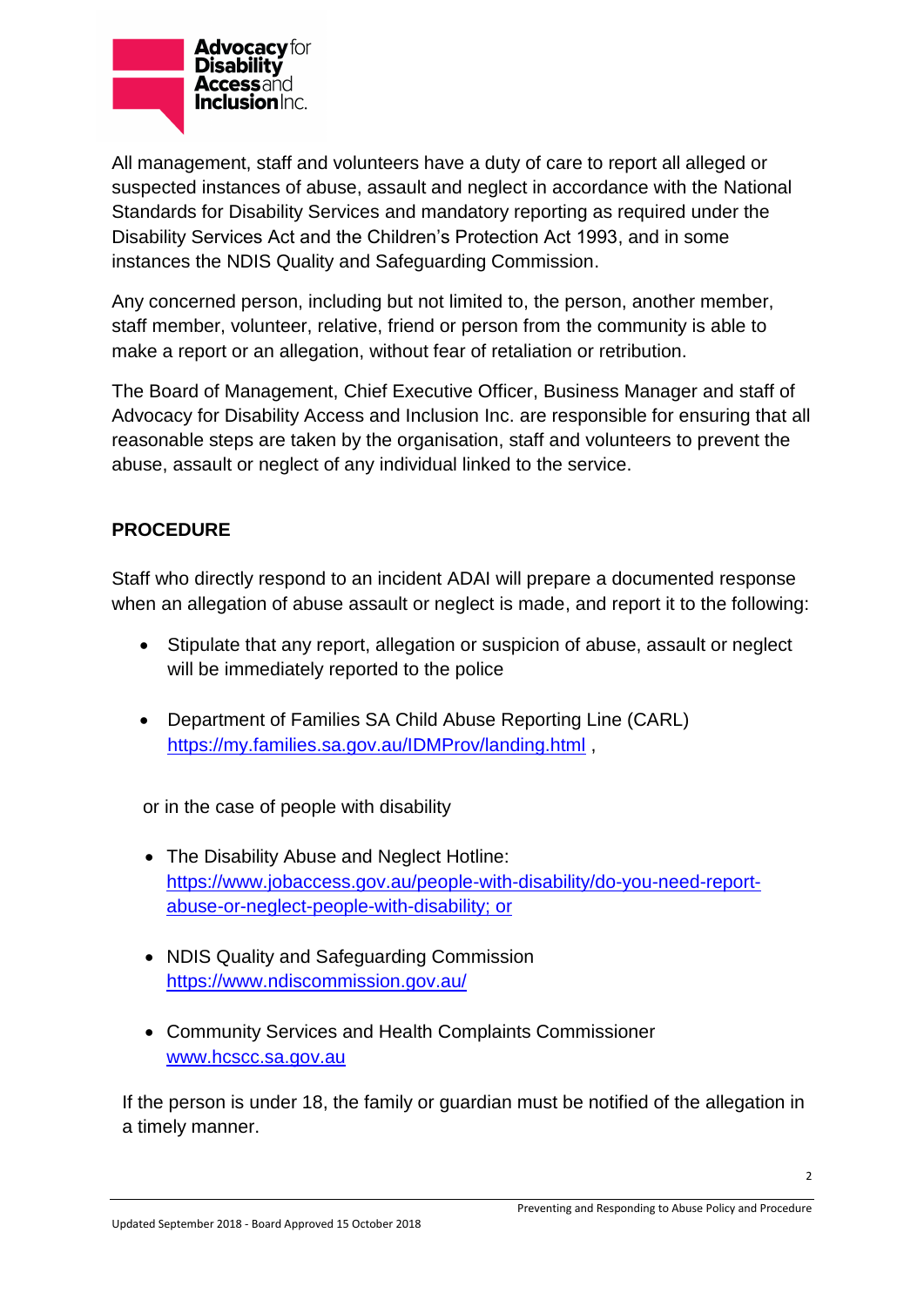

If the person is over 18 and the person has a guardian, the guardian must be informed of the allegation in a timely manner. With the person's consent, other relevant people, including family, can be notified of the allegations.

ADAI Management (CE) upon receipt of an allegation or report of abuse, neglect, violence must outline to reporting staff all necessary tasks, roles and responsibilities to be undertaken, including designating a person to be responsible for receiving, responding to or coordinating the response to all reports of abuse, assault or neglect.

Roles and responsibilities include:

- Providing a reasonable and appropriate timeframe for response.
- Stipulating the requirement for detailed accurate documentation on all aspects of the incident, including the recording of any follow up or additional actions undertaken.
- Stating how and where all documentation is to be stored or kept secured and who will have access to these records.
- Ensuring the person's right to privacy and confidentiality is respected.
- Ensuring that a person making an allegation or reporting an incident does not experience any retaliatory action as a consequence of making the allegation or report and that any report or allegation that is made is treated with sensitivity.
- Ensuring that the legal rights of the alleged offender are not infringed and that their right to natural justice is upheld.

In instances where the member is an adult and there is concern about the presence of impaired capacity, and there is no appointed financial administrator or family, advocate, or authorised attorney to act on behalf of the consumer, the South Australian Office of the Public Advocate should be notified and consulted.

Advocacy for Disability Access and Inclusion must provide strategies for procedures that:

 Support consumers to exercise choice over all stages of the process wherever possible.